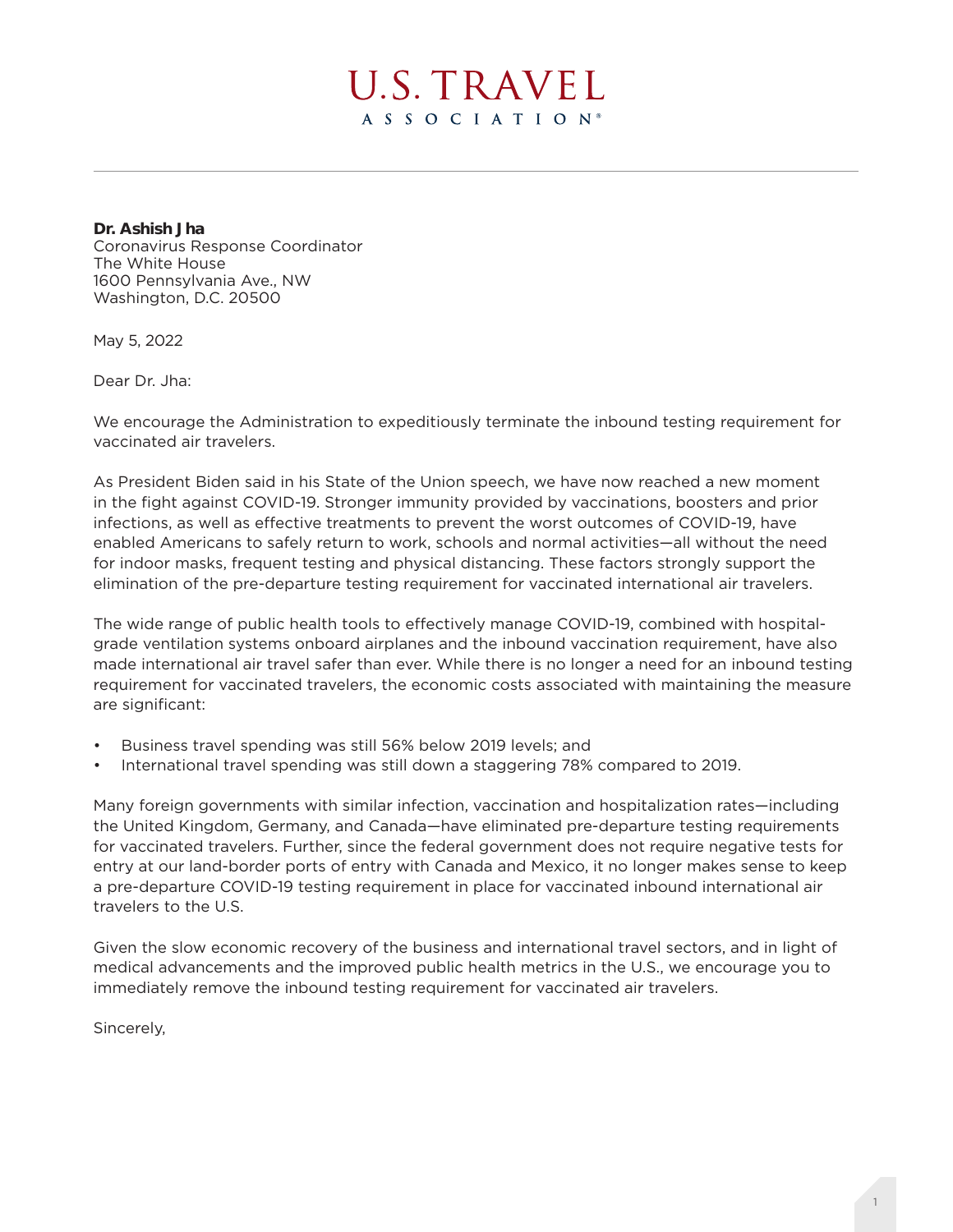# U.S. TRAVEL A S S O C I A T I O N<sup>®</sup>

#### **CORPORATIONS**

Accor American Airlines BWH Hotel Group Caesars Entertainment Carnival Corporation Choice Hotels International Delta Air Lines Disney Parks, Experiences and Products Emirates Airline Encore Enterprise Holdings Expedia Group Herschend Enterprises Hilton Hyatt Hotels Corporation IDEMIA North America IHG Hotels & Resorts Marriott International MGM Resorts International Nikko Hotels International Omni Hotels & Resorts Southwest Airlines United Airlines Universal Parks and Resorts Venetian Resort Las Vegas Wyndham Hotels & Resorts, Inc.

### **AIRPORTS**

Chicago Department of Aviation Denver International Airport Los Angeles World Airports Metropolitan Washington Airports Authority Miami International Airport Philadelphia International Airport Port Authority of New York and New Jersey Portland International Airport San Diego International Airport San Francisco International Airport Tampa International Airport

## **NATIONAL ASSOCIATIONS**

Airlines for America Airports Council International - North America American Hotel & Lodging Association Asian American Hotel Owners Association Associated Luxury Hotels International Consumer Technology Association Cruise Lines International Association Destinations International Exhibitions & Conferences Alliance International Association of Amusement Parks and **Attractions** International Association of Exhibitions and Events International Inbound Travel Association International Society of Hotel Associations Meeting Profesionals Interantional National Association of Manufacturers National Park Hospitality Association National Tour Association Professional Convention Management Association Society of Independent Show Organizers Student Youth Travel Association Travel Technology Association U.S. Chamber of Commerce United States Tour Operators Association U.S. Travel Association

### **OTHER ASSOCIATIONS, SMALL AND MID-SIZED BUSINESSES**

Atlanta Convention & Visitors Bureau (ACVB) Arlington Convention & Visitors Bureau Arizona Lodging & Tourism Association Associated Equipment Distributors ATL Airport District CVB Aurora Area Convention and Visitors Bureau Best Western Pony Soldier Bismarck-Mandan Convention & Visitors Bureau Branson Chamber & CVB Broadway Inbound Butler County Tourism Catalina Express California Travel Association Cincinnati/Northern Kentucky International Airport Circle Wisconsin **CityPASS** Civitas Clark-Floyd Counties Convention & Tourism Bureau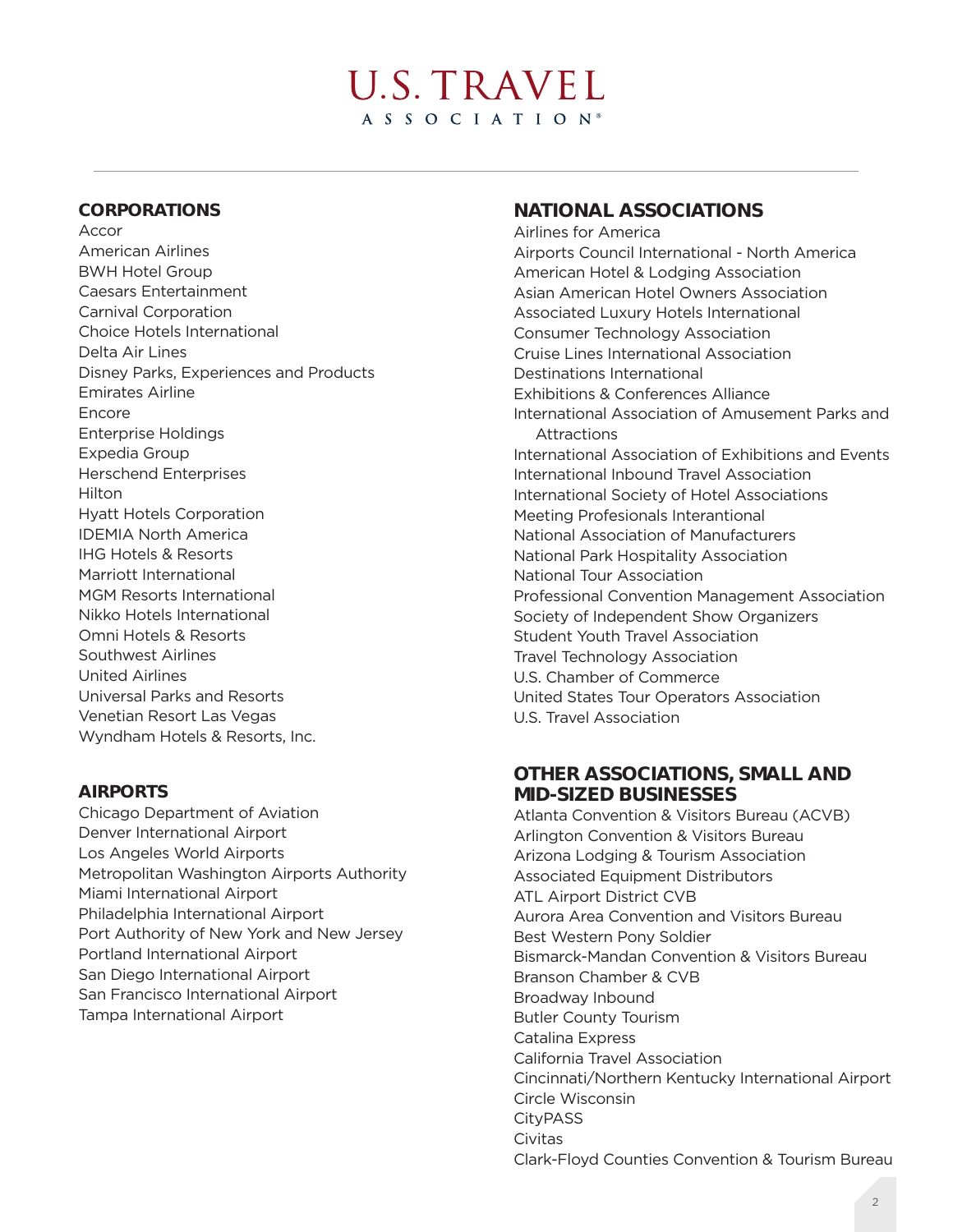# U.S. TRAVEL A S S O C I A T I O N<sup>®</sup>

Commonwealth Hotels Connect Travel Coraggio Group LLC Cortland County Convention & Visitors Bureau CRVA/Visit Charlotte Destination Analysts Destination Augusta GA Destination DC Destination Door County Destination Madison Destination Niagara USA Destination Panama City (PCCDC) Destinations Wisconsin Digital Edge Discover Destinations LLC Discover Flagstaff Discover Green Bay Discover Puerto Rico Evans Hotels Experience Florida's Sports Coast Experience Kissimmee Explore Fairbanks Explore St Louis Extranomical Tours Fargo-Moorhead CVB Fenway Park Tours Fort Myers -- Islands, Beaches & Neighborhoods G2 Travel Gather Media Network, LLC Georgia's Rome Office of Tourism Georgia Association of Convention & Visitors Bureaus, Inc. Glacier Country Tourism Global Hospitality Marketing Link, Inc. Go City Go Global Travel Grand Beach Hotel Group Greater BirmINgham CVB Greater Boston Convention and Visitors Bureau Greater Folsom Partnership Greater Miami Convention & Visitors Bureau Greater Newark Convention And Visitors Bureau Greater Raleigh Convention & Visitors Bureau Greene County Ohio Convention & Visitors Bureau Gulf Shores & Orange Beach Tourism Hayward Lakes Visitors and Convention Bureau

Hilton Head Island - Bluffton Chamber of Commerce Historic Tours of America Hostelling International USA Houston First Corporation Huntsville/Madison County Convention & Visitors Bureau Irving Convention & Visitors Bureau Kelly Tours - Grayline Savannah & Beaufort Kentucky Travel Industry Association Ketchikan Visitors Bureau Lake Tahoe Visitors Authority Lakes Region Tourism Association Las Vegas Convention and Visitors Authority Leading Companies International Longwoods International Los Angeles Tourism & Convention Board Louisiana Travel Association Luray Caverns Mackinac Island Convention & Visitors Bureau Madden Media Maine Office of Tourism Mall of America Manitowoc Area Visitor & Convention Bureau Maritz Holdings and Maritz Global Events Maryland Tourism Coalition Mat-Su CVB Mears Transportation meetNKY | Northern Kentucky Visitors Bureau Miles Partnership Miracle Mile Shops, Las Vegas Misha Tours Mississippi Tourism Association Myrtle Beach Area Chamber and CVB Naples, Marco Island & Everglades CVB National Park Express Natural Bridge Caverns New Orleans & Company New Smyrna Beach Area Visitors Bureau North Dakota Department of Commerce NYC & Company Oklahoma Travel Industry Association Orlando Magic OTS Globe Paradise Advertising & Marketing Port Aransas Tourism Bureau & Chamber of Commerce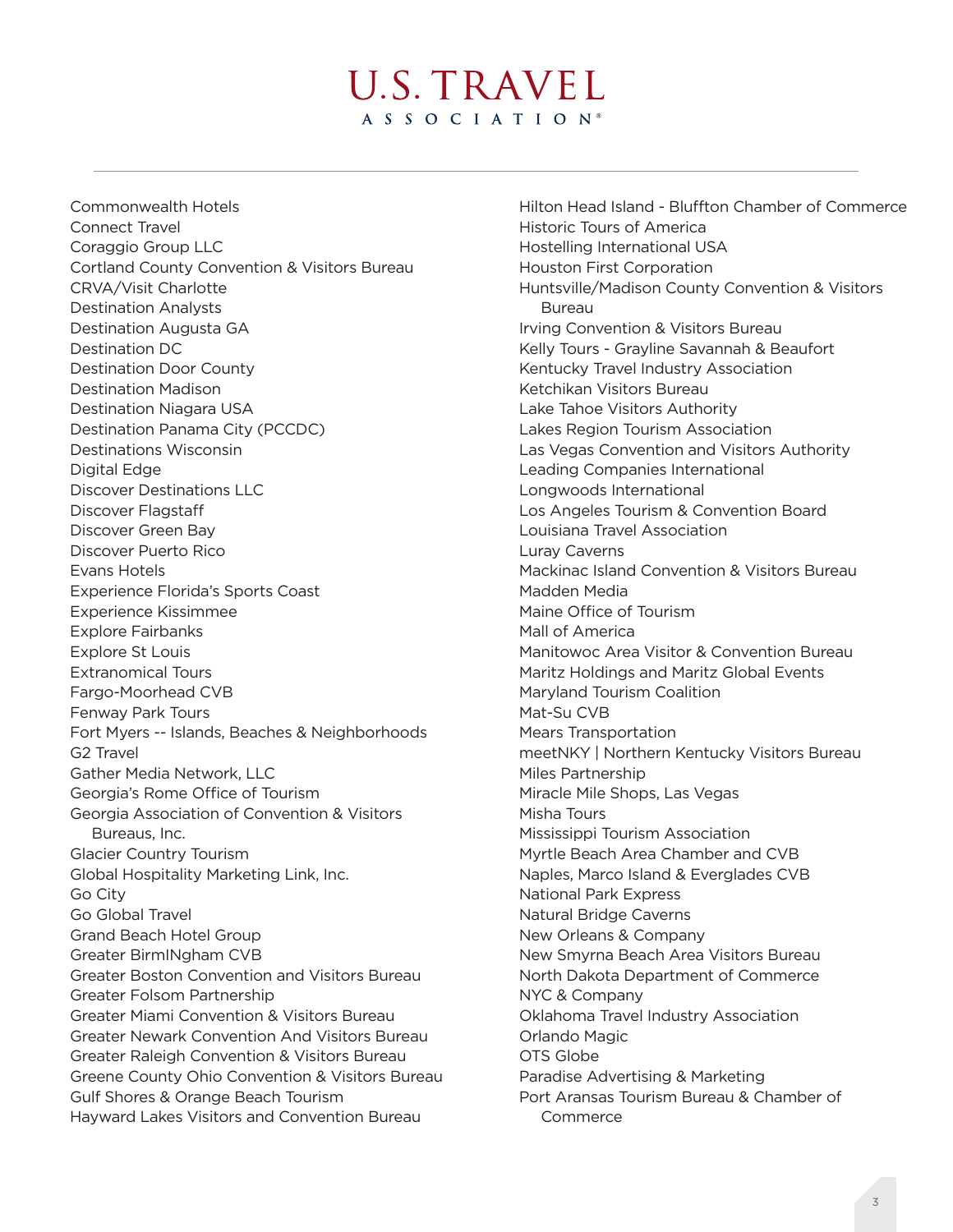U.S. TRAVEL A S S O C I A T I O N<sup>®</sup>

Port of Seattle - Tourism Department Railbookers Group Rancho Cordova Travel & Tourism Reno Tahoe Resorts World Las Vegas Richard Reasons RMI Destination Marketing Road.Travel Rocky Mountain Holiday Tours Rocky Mountaineer Samantha Brown Media Inc San Francisco Travel Association San Diego Tourism Authority San Diego Zoo Wildlife Alliance Santa Monica Travel and Tourism Sawgrass Recreation Park Searchwide Global Shreveport-Bossier Convention & Tourist Bureau Sitka Tribe of Alaska Ski Utah Skyline Sightseeing Sojern South Carolina PRT South Coast Plaza South Dakota Department of Tourism Southeast Tourism Society Springfield Convention & Visitors Bureau St. Tammany Parish Tourist and Convention Commission Starline Tours of Hollywood Inc. State of Washington Tourism **STR** SUN ISLANDS HAWAII, INC. Sunny Isles Beach Tourism & Marketing Council Texas Travel Alliance Tauck TBO LLC The Guest House at Graceland The Happy Valley Adventure Bureau Tour America LLC Tourism Economics TourMappers North America, LLC Travalco USA **TravDek** Travel Butler County Travel Marquette

Travel Portland Travel Oregon Travel Santa Ana Travel South USA Tropicana Las Vegas - a DoubleTree by Hilton TSA Tours, Inc U.S. Cultural & Heritage Marketing Council Ventura County Lodging Association Virginia Tourism Corporation Visit Anaheim Visit Aurora, CO Visit Baltimore Visit Cedar City Brian Head Visit Colorado Springs Visit Dallas Visit Denver Visit Eau Claire Visit Fairfax Visit Fort Worth Visit Greater Palm Springs Visit Harford, Inc Visit Henderson, NV Visit Huntington Beach Visit Lake Charles Visit Lake County Visit Lenawee VISIT Milwaukee Visit Muskogee Visit Oakland Visit Orlando Visit Pensacola Visit Phoenix Visit Saint Paul Visit San Antonio Visit Sandy Springs Visit Santa Barbara Visit Savannah Visit St. Pete/Clearwater Visit Stockton Visit Tampa Bay Visit Tri-Valley Visit Vacaville Visit Vancouver WA Visit Williamsburg VisitLEX Warren County (Ohio) CVB